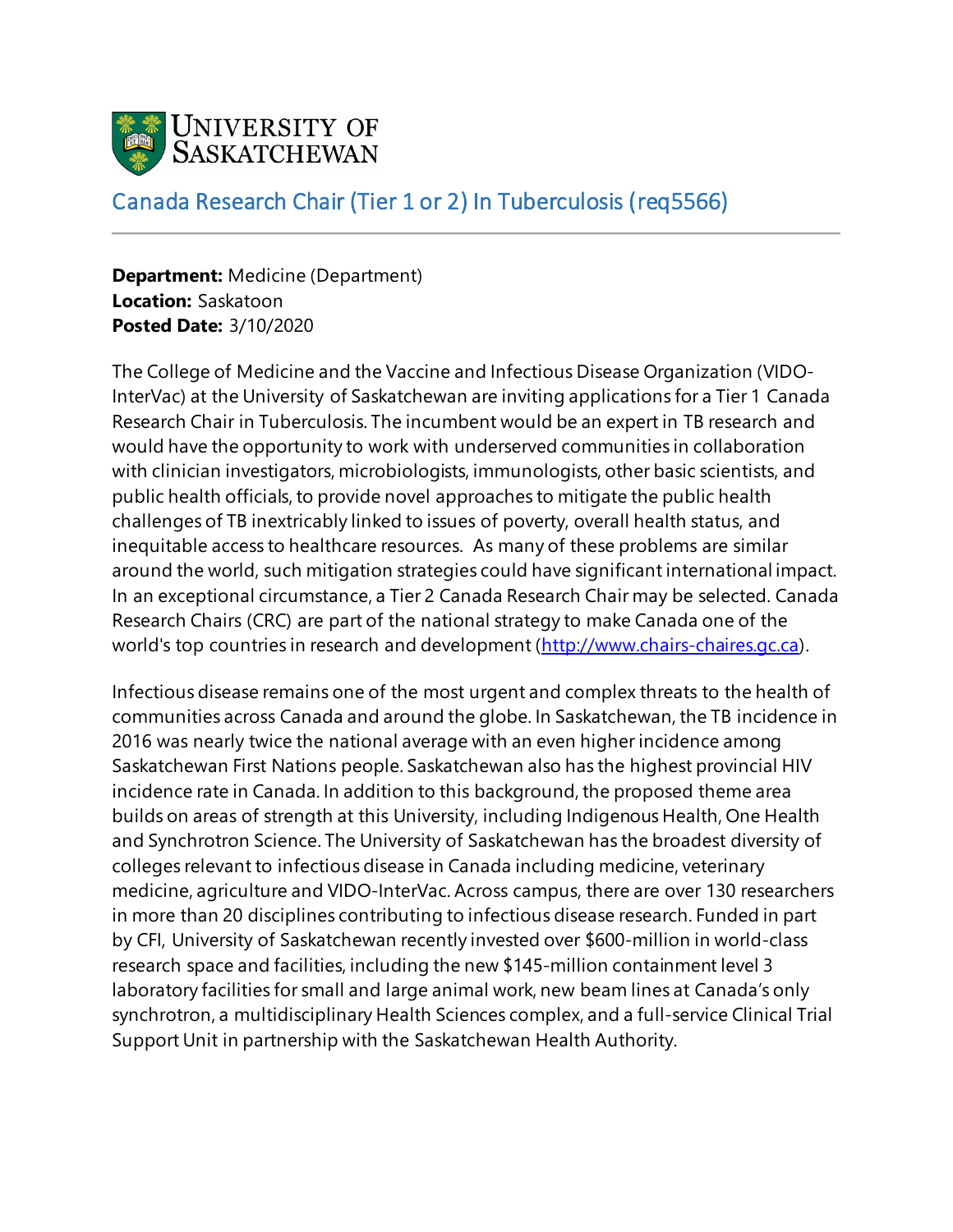Saskatchewan has a distinguished human TB Prevention and Control Program, and the successful candidate will have access to the longest-running bank of TB cultures with matched epidemiological data in North America. The Mycobacterial Pathogenesis and Tuberculosis Research Program at VIDO-InterVac uses an integrated approach to generate knowledge with the goal of developing novel TB vaccines and treatments. This group would provide a strong research collaboration for the CRC, with the intent of strengthening College of Medicine and VIDO linkages.

The CRC will have the opportunity to work with an already engaged network of partners including the Federation of Sovereign Indigenous Nations (FSIN), Northern Inter-Tribal Health Authority (NITHA), Saskatoon Tribal Council (STC), the Northern Saskatchewan Population Health Unit, the Saskatchewan Health Authority, the Canadian Immunization Research Network (CIRN), the Canadian Vaccine Evaluation Centre, as well as corporate partners, including the Athabasca Basin Development, Cameco, Orano and members of Canada's vaccine sector (e.g. Sanofi, GSK, Medicago).

The University of Saskatchewan is one of Canada's top 15 research-intensive universities. Its main campus is situated on Treaty 6 Territory and the Homeland of the Métis. The University of Saskatchewan is located in Saskatoon, Saskatchewan, with a diverse and thriving economic base, a vibrant arts community and a full range of leisure opportunities. The University has a reputation for excellence in teaching, research and scholarly activities and offers a full range of undergraduate, graduate, and professional programs to a student population of over 25,000.

## **Qualifications**

Candidates should exemplify excellence, creativity, and leadership in research through an internationally recognized program.

The successful candidate will possess either a PhD, MD, or MD/PhD degrees in an area related to the focus of the CRC call. Candidates must possess the necessary qualifications to be appointed at the Full Professor rank or the Associate Professor rank with the intent of being promoted to Full Professor within two years for a Tier 1 position or as an Assistant Professor or Associate Professor for a Tier 2 position.

Candidates must also have an established research program with a focus on tuberculosis. This includes demonstrated research impact through quality publications in peer-reviewed venues or equivalent, in a field relevant to the focus of the Chair. It will also include demonstrated capability as an instructor in formal or informal settings including the training of highly qualified personnel. Inter-disciplinary work will be critical to the success of the chair and demonstrated leadership in inter-disciplinary teams is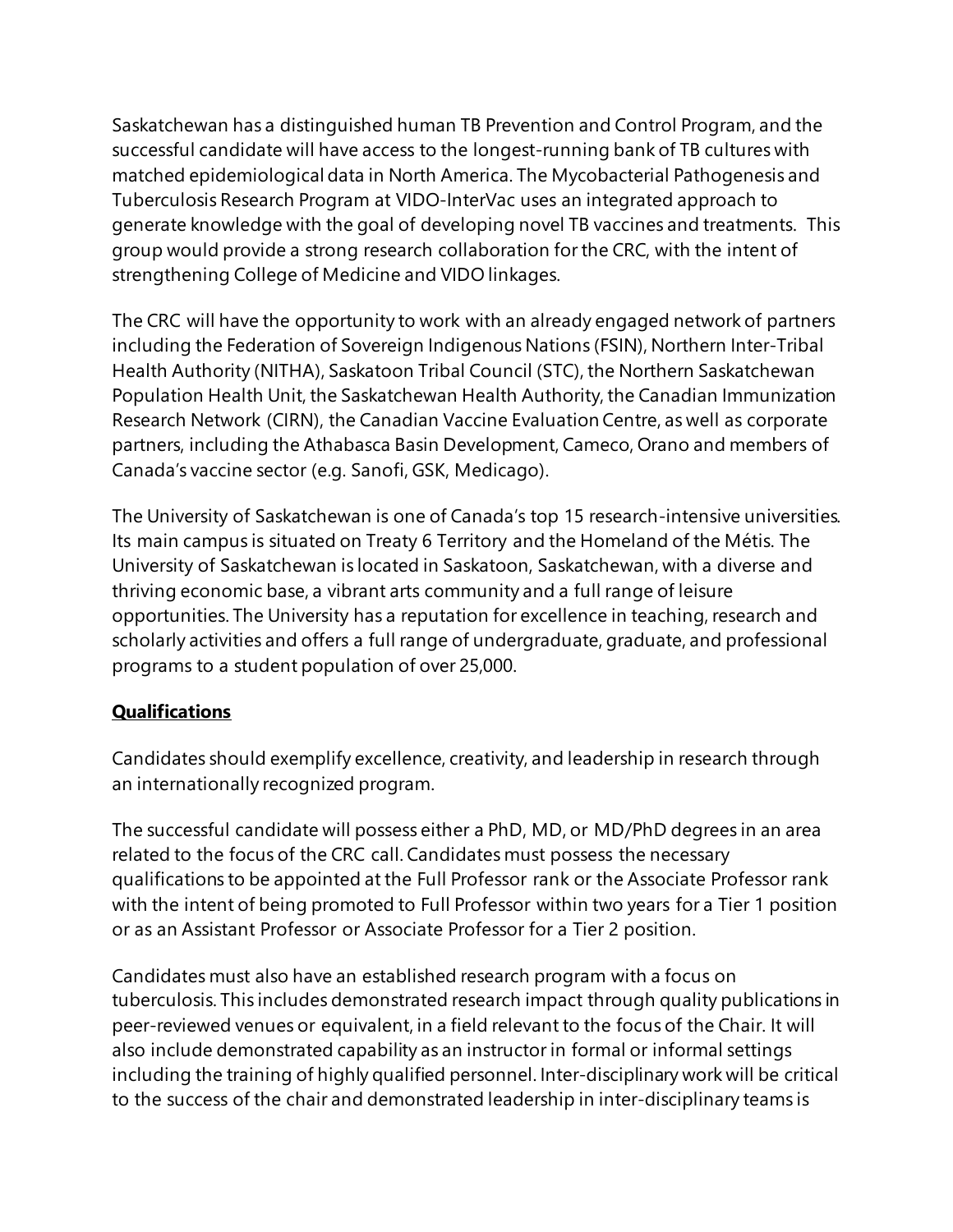expected. The successful candidate will also be expected to attract external research funding.

## **About the Position**

This call is for a Tier 1 Canada Research Chair position. In exceptional circumstances, a candidate may be selected, instead, for a Tier 2 Canada Research Chair.

For a Tier 1 Chair, the successful applicant will be appointed as a Full or Associate Professor. Tier 1 chairs are outstanding and innovative world-class researchers whose accomplishments have had a major impact in their field and are recognized internationally as leaders in their field.

For a Tier 2 Chair, the successful applicant will be appointed as an Associate or Assistant Professor. Tier 2 Chairs are intended for exceptional emerging scholars (i.e., candidates must have less than 10 years of experience as an active researcher in their field at the time of nomination). Applicants who are more than 10 years from having earned their highest degree (and where career breaks exist, such as maternity, parental or extended sick leave, clinical training, etc.) may have their eligibility for a Tier 2 Chair assessed through the program's Tier 2 justification process. Please consult the CRC website for eligibility details or contact the Strategic Research Initiatives (SRI) unit for more information [\(sri.support@usask.ca\)](mailto:sri.support@usask.ca).

## **How to Apply**

For questions related to this position or the selection process, please contact Dr. H Haddad, Department Head, Medicine (1-306-844-1132 or [haissam.haddad@usask.ca](mailto:haissam.haddad@usask.ca)) or Dr. V Gerdts, Director and CEO of VIDO-InterVac (+1-306-966-1513 or volker.gerdts@usask.ca).

Interested candidates must submit their application using the University's online [application portal](https://careers.usask.ca/). Click on the "Apply Now" button (top left side of the page) to submit an application. Visit the [Tips for Applying](https://careers.usask.ca/tips-for-applying.php) page for instructions on how to apply. As part of the application process, applicants will be asked to complete a voluntary employment equity survey.

The application materials must clearly indicate how the minimum qualifications have been met and should highlight any special experience that connects the candidate to the ideal qualifications. Complete applications will include a curriculum vitae, a research statement noting the impact the candidate's research has had on the field, a teaching statement, and the names and contact information of three references.